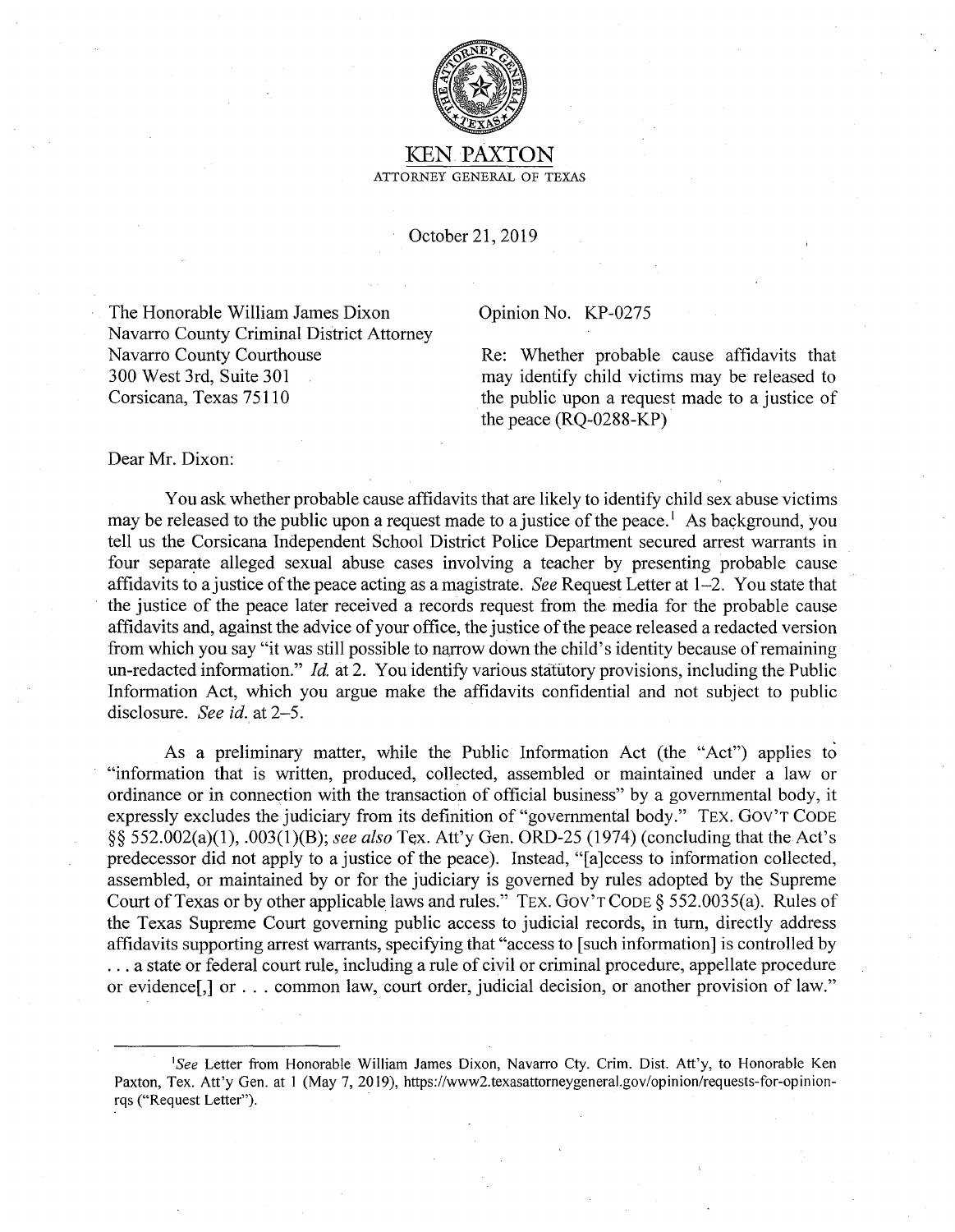TEX. R. JUD. ADMIN. 12.3(c), *reprinted in* TEX. Gov'T CODE, tit. 2, subtit. F app. Accordingly, we look not to the Act but instead begin with the Code of Criminal Procedure.

Article 15.26 of the Code of Criminal Procedure addresses the right of an arrested defendant to know "under what authority the arrest is made." TEX. CODE CRIM. PROC. art. 15.26. Among other provisions, it provides that an "arrest warrant, and any affidavit presented to the magistrate in support of the issuance of the warrant, is public information." *Id.* (requiring that the magistrate's clerk make copies available for public inspection "immediately when the warrant is executed"). At the same time, article 57.02 protects sexual assault victims by allowing them to use a pseudonym rather than the victim's name "in all public files and records concerning the offense, including police summary reports, press releases, and records of judicial proceedings" by submitting a form to the law enforcement agency investigating the offense. *See id.* art. 57.02(b). Regarding child sexual assault victims, subarticle  $57.02(h)^2$  states in relevant part that

> [ e ]xcept as required or permitted by other law or by court order, a public servant or other person who has access to or obtains the name, address, telephone number, or other identifying information of a victim younger than 17 years of age may not release or disclose the identifying information to any person who is not assisting in the investigation, prosecution, or defense of the case.

*Id.* art. 57.02(h).<sup>3</sup> While generally prohibiting disclosure of identifying information regarding a child victim of sexual assault outside the confines of the case, this provision allows an exception to that prohibition when other law or a court order requires or permits disclosure of that information. We consider whether article 15.26 falls within that exception as other law that "requires or permits" the disclosure of identifying information regarding a child sex offense victim.

A court's primary objective in construing statutes is to give effect to the Legislature's intent. *Silguero v. CSL Plasma, Inc.,* No. 18-1022, 2019 WL 2668888, at \*4 (Tex. June 28,2019). In interpreting statutes, a court looks to the plain language. *Id.* at \*5. Courts construe a statute "as a cohesive, contextual whole, accepting that [lawmakers] chose their words carefully, both in what they included and in what they excluded." *Interest of A.L.M-F.,* No. 17-0603, 2019 WL 1966623, at \*4 (Tex. May 3, 2019) (citation omitted). Article 15.26 provides an arrested person the right to know the authority underlying his or her arrest. *See TEX. CODE CRIM. PROC. art.* 15.26. The provision directs a law enforcement officer to "inform the defendant of the offense charged and of the fact that a warrant has been issued" if the officer does not have the warrant in his possession at the time of the arrest and requires the officer in that instance to "show the warrant to the defendant as soon as possible," if asked. *Id.* In connection with those duties, article 15 .26 provides

<sup>&</sup>lt;sup>2</sup>The Legislature repealed subarticle 57.02(h) and enacted article 58.105, effective January 1, 2021, as part of a nonsubstantive revision of certain portions of the Code of Criminal Procedure, including conforming amendments. *See* Act of May 21, 2019, 86th Leg., R.S., ch. 469, § 3.01(2), 2019 Tex. Sess. Law Serv. 1064, 1150 (to be codified at TEX. CODE CRIM. PROC. art. 58.105). Because this request arises prior to the effective date ofarticle 58.105, we cite to article 57.02.

<sup>&</sup>lt;sup>3</sup>Because the plain language of subarticle 57.02(h) does not restrict its application to instances in which a victim requests the use of a pseudonym, its provisions apply automatically to victims younger than 17 years of age. *See* TEX. CODE CRIM. PROC. art. 57.02(h).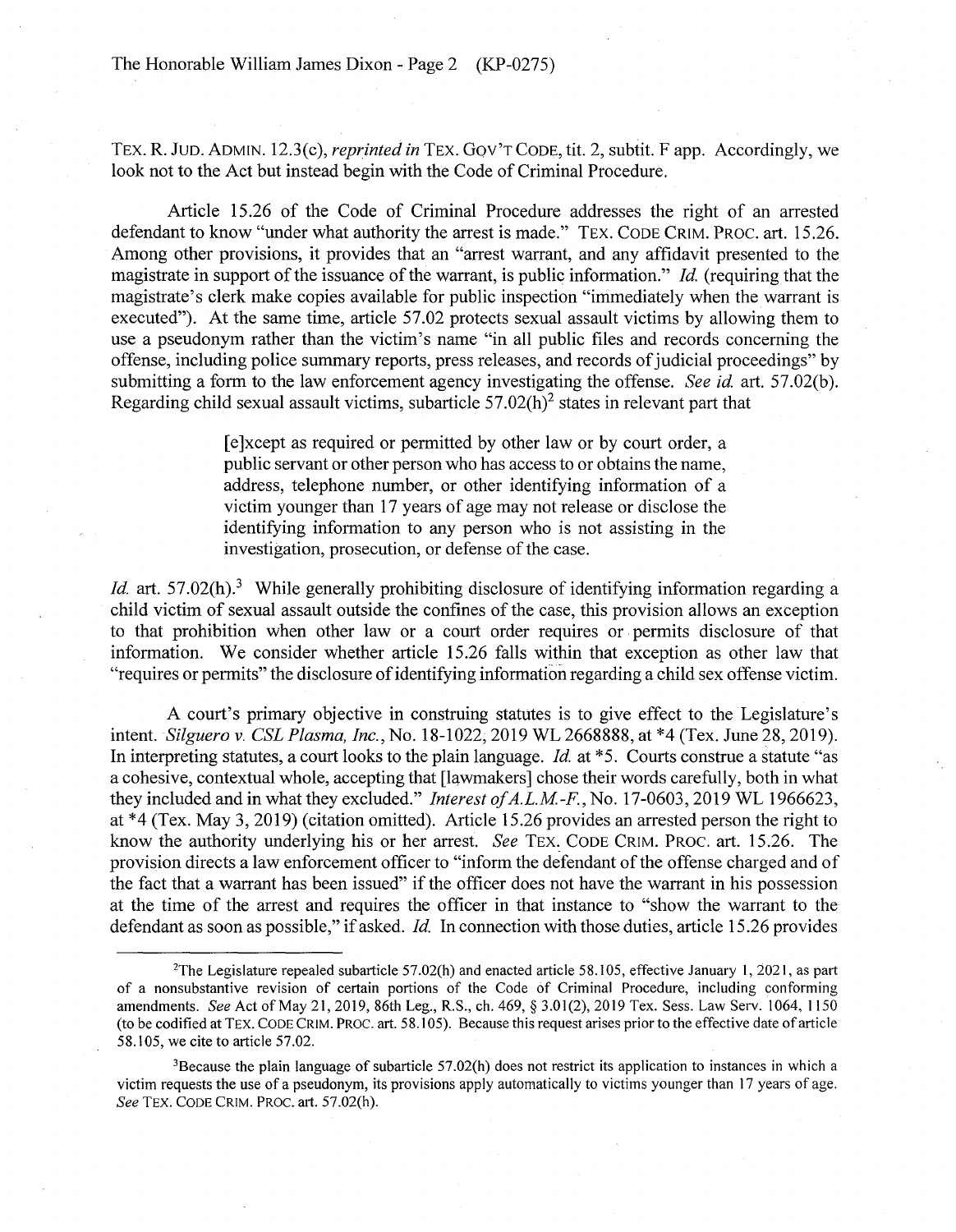than an "arrest warrant, and any affidavit presented to the magistrate in support of the issuance of the warrant, is public information." *Id.* (requiring that the magistrate's clerk make copies available for public inspection "immediately when the warrant is executed"). But nothing in the text of article 15.26 specifically directs the disclosure of any particular piece of information from the arrest warrant or supporting affidavit. Article 15 .26 in fact makes no reference to the particular content such documents may contain. Because article 15.26 does not, on its face, expressly "require or permit" the disclosure of identifying information regarding a child sex offense victim, a court could conclude that it is not an exception under subarticle 57.02(h) as other law that compels the disclosure of that particular information.

This conclusion is supported by the doctrine of common-law privacy. *See* TEX. R. JUD. ADMIN. 12.3(c), *reprinted in* TEX. Gov'T CODE, tit. 2, subtit. F app. (providing that, in addition to the rules of criminal procedure, access to affidavits supporting arrest warrants can also be "controlled by  $\dots$  common law"). The doctrine protects information from disclosure when "(1) the information contains highly intimate or embarrassing facts the publication of which would be highly objectionable to a reasonable person, and (2) the information is not of legitimate concern to the public." *Indus. Found. v. Tex. Indus. Accident Bd.,* 540 S.W.2d 668,685 (Tex. 1976). The Texas Supreme Court includes information concerning sexual assault among the types of information considered intimate and embarrassing. <sup>4</sup>*Id.* at 683. In addition, courts have recognized a disclosure exception for article 57.02 identifying information in the related due process context of indictments. As one court explained, in enacting article 57.02 "the Legislature sought to address and satisfy two competing interests: the defendant's due process right to notice of the offense for which he was indicted; and, the victim's interest in avoiding the embarrassment associated with a public pronouncement of the details of the alleged offense." *Stevens v. State,* 891 S.W.2d 649,  $651$  (Tex. Crim. App. 1995) (holding that, "so long as the defendant's due process right to notice is satisfied," pseudonym cases are not subject to the fatal variance doctrine).<sup>5</sup>

Next, we examine the other exception to the prohibition on disclosure of identifying information of child sex offense victims in subarticle  $57.02(h)$ —through a court order--and consider whether such an order could be made by a justice of the peace. Subarticle  $57.02(g)$  states that "[a] court of competent jurisdiction may order the disclosure of a victim's name, address, and telephone number only if the court finds that the information is essential in the trial of the defendant for the offense or the identity of the victim is in issue." TEX. CODE CRIM. PROC. art. 57.02 $(g)$ . A court must have jurisdiction over the type of offense to be a court of competent jurisdiction. *Ex parte Ulloa,* 514 S.W.3d 756, 759 (Tex. Crim. App. 2017). A justice of the peace has original

<sup>4</sup>If the information meets the first test, a court will presume the information is not of legitimate public concern unless it can be shown under the particular facts that the public has a legitimate interest in the information despite its private nature. *Indus. Found.*, 540 S.W.2d at 685. This office cannot engage in fact finding in an attorney general opinion.

<sup>&</sup>lt;sup>51</sup>As a general rule, a variance between the indictment and the evidence at trial is fatal to a conviction [because] Due Process guarantees the defendant notice of the charges against him." *Stevens v. State,* 89 I S. W.2d 649, 651 (Tex. Crim. App. 1995).

<sup>6</sup>This language permits a court to order the disclosure of only "name, address, and telephone number" and not also "other identifying information." TEX. CODE CRIM. PROC. art. 57.02(g); *see also id.* art. 57.02(h) (prohibiting the disclosure of "name, address, telephone number, *or other identifying information* of a victim younger than 17 years of age") (emphasis added).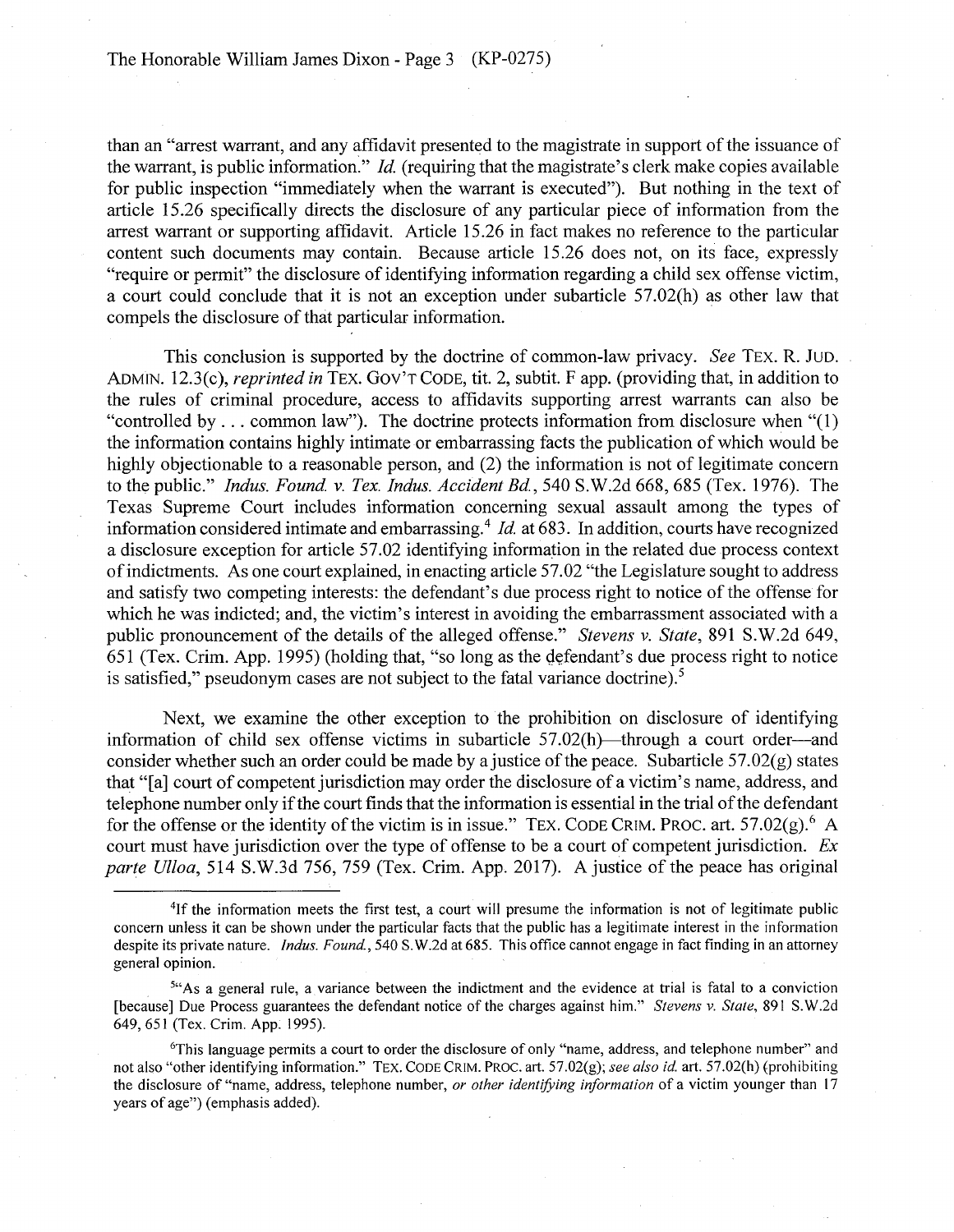jurisdiction in criminal cases punishable by a fine but not confinement. *See* TEX. CODE CRIM. PROC. art. 4.1 l(a); *see also* TEX. PENAL CODE§ 12.23 (providing that a Class C misdemeanor is punishable by fine only). Thus, the ability of a justice of the peace to issue an order of disclosure pursuant to article 57.02(g) depends on the nature of the underlying offense.<sup>7</sup>

Assuming that no law or court order expressly requires the disclosure of identifying information regarding a child sexual assault victim in the case at hand, we must resolve the tension between a statute making probable cause affidavits public, article 15.26, and a statute expressly prohibiting the release or disclosure of identifying information which could be contained in the affidavits, subarticle 57.02(h). When an irreconcilable conflict exists between a general provision and a specific provision, "the specific provision will ordinarily prevail unless the general provision is the later enactment and the manifest intent is that the general provision prevail." *Harris Cty. Appraisal Dist. v. Tex. Worliforce Comm 'n,* 519 S.W.3d 113, 122 (Tex. 2017). To the extent two statutes cannot be reconciled "and neither statute is more specific than the other, the later-enacted statute prevails." *Dailing v. State,* 546 S.W.3d 438,443 (Tex. App.-Houston [14th Dist.] 2018, no pet.); *see also* TEX. Gov'T CODE§ 311.025. Article 15.26 applies broadly to the content of all arrest warrants and supporting affidavits, whereas subarticle 57.02(h) applies to particular information concerning a certain subset of persons. By the same token, subarticle 57 .02(h) applies broadly to identifying information in all contexts, whereas article 15.26 is specific to arrest warrants and supporting affidavits. Thus, to the extent a conflict exists between these two statutes and neither is definitively more specific than the other, subarticle 57.02(h) is the later-enacted statute<sup>8</sup> and would control, permitting one to redact identifying information regarding a child victim of alleged sexual assault from a probable cause affidavit.<sup>9</sup> Given our conclusion, we do not reach the other statutory provisions you raise.

<sup>7</sup> You do not tell us the offense(s) charged against the teacher in the instant case. Generally speaking, however, sexual offenses against children are felony offenses. *See, e.g.,* TEX. PENAL CODE§§ 2 I .02(h) (continuous sexual abuse of young child or children),  $21.11(d)$  (indecency with a child),  $21.12(b)$  (improper relationship between educator and student),  $22.011(a)(2)$  (sexual assault of a child).

*<sup>8</sup> See* Act of May 21, 2019, 86th Leg., R.S., ch. 469, § 1.07, art. 58.105, 2019 Tex. Sess. Law Serv. 1064, 1124 (to be codified at TEX. CODE CRIM. PROC. art. 58.105) (reenacting the substance of subarticle 57.02(h)); Act of May 28, 2003, 78th Leg., R.S., ch. 390, 2003 Tex. Gen. Laws 1631, 1631 (codified at TEX. CODE CRIM. PROC. art. 15.26).

<sup>9</sup>You tell us that the justice of the peace in the instant case redacted the probable cause affidavits prior to releasing them. Request Letter at 2. Whether they contained identifying information of a child sexual assault victim upon release is a separate question that we do not answer.